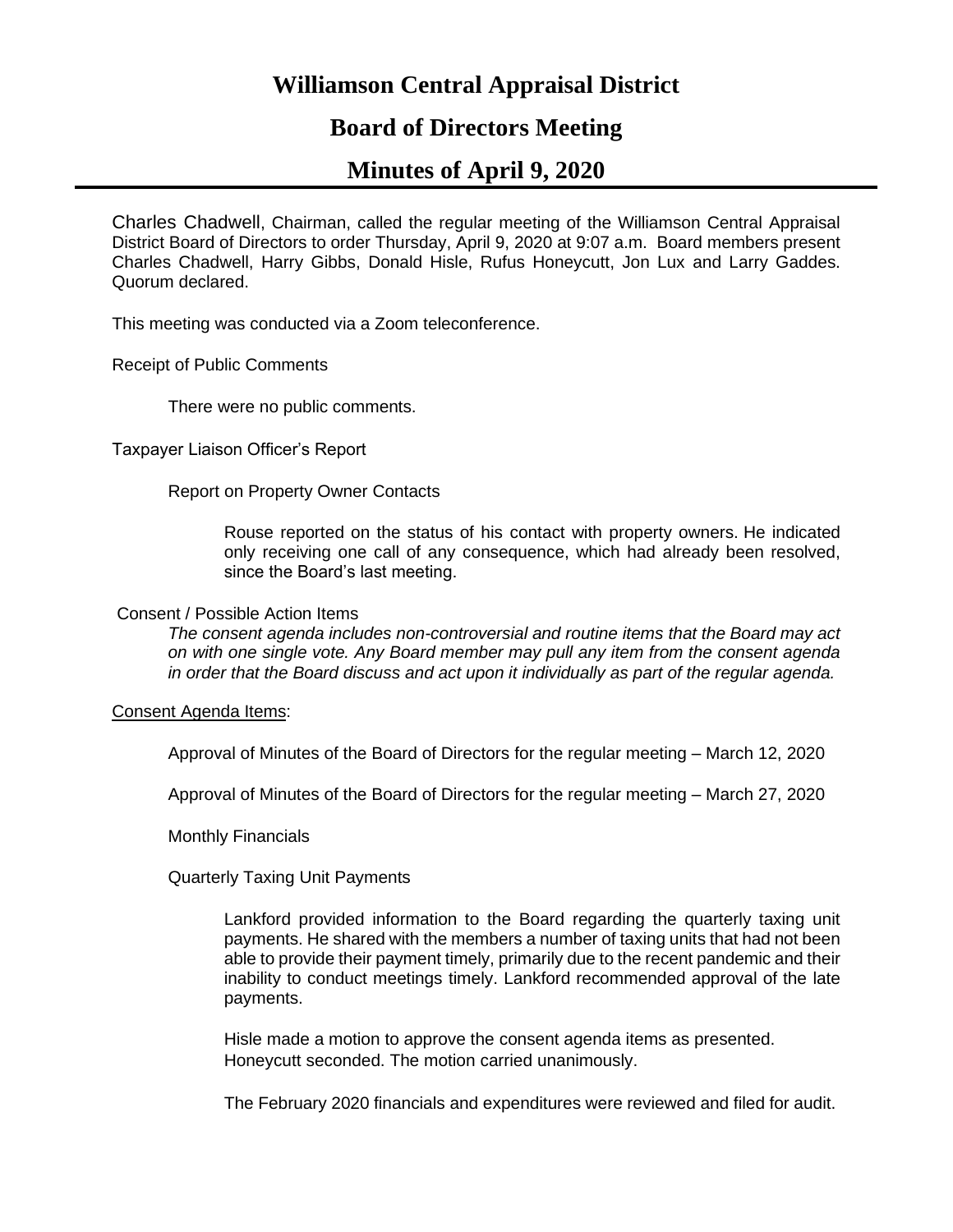## 2021 Budget

## Budget Board Meeting Calendar

Lankford reviewed the budget calendar dates. He pointed out the state mandated deadlines of June 15<sup>th</sup> and September 15<sup>th</sup>. No motion was made.

## Coronavirus (COVID-19) Status Update

## Status on Contact with Entities

Lankford displayed a listing of taxing units that he had been in contact with to explain the concept of this year providing a certified value estimate, due to the Coronavirus pandemic. He indicated that new law had given the ability to Chief Appraiser's to supply an estimate at certification. Lankford mentioned that he had not heard of any concerns from the taxing entities regarding certifying with an estimate. He mentioned that this would place additional pressure on ensuring the accuracy of this estimate and indicated that these would be conservative. Lankford explained this process.

No motion was made.

Visits from the Public

Lankford discussed the District's plan for public visitors to the office. He displayed information that would be provided in the appraisal notices that would be mailed to property owners. He indicated that information shared would advise owners, due to the Coronavirus situation, to check the District's website for updates on the status of the office being open to the public. The website will be updated as needed. Lankford also displayed the appraisal notice envelope indicating that there were multiple locations on the mailout to show owners the District's current status. He also mentioned that the outside of the envelope would indicate that the appraised value would be showing as of January  $1<sup>st</sup>$ , by law, which was before the current pandemic had begun.

Lankford announced that he was working to draft a press release. This release, he hoped, would show property owners the extra steps taken to prove the District is not ignoring the issues. The release will include outlining the District's efforts to contact both the Governor as well as the Comptroller's office to assist with reducing property values for this year. Lankford also mentioned the idea of valuing property at last year's number, which he indicated, was presented to the Governor; however, the Governor's office expressed that the full legislature would need to make that decision.

Lankford reviewed signage that would be posted at the District office alerting property owners to the current situation. He also announced that a mail slot would be placed at the front of the District's building for those who wish to hand deliver documents.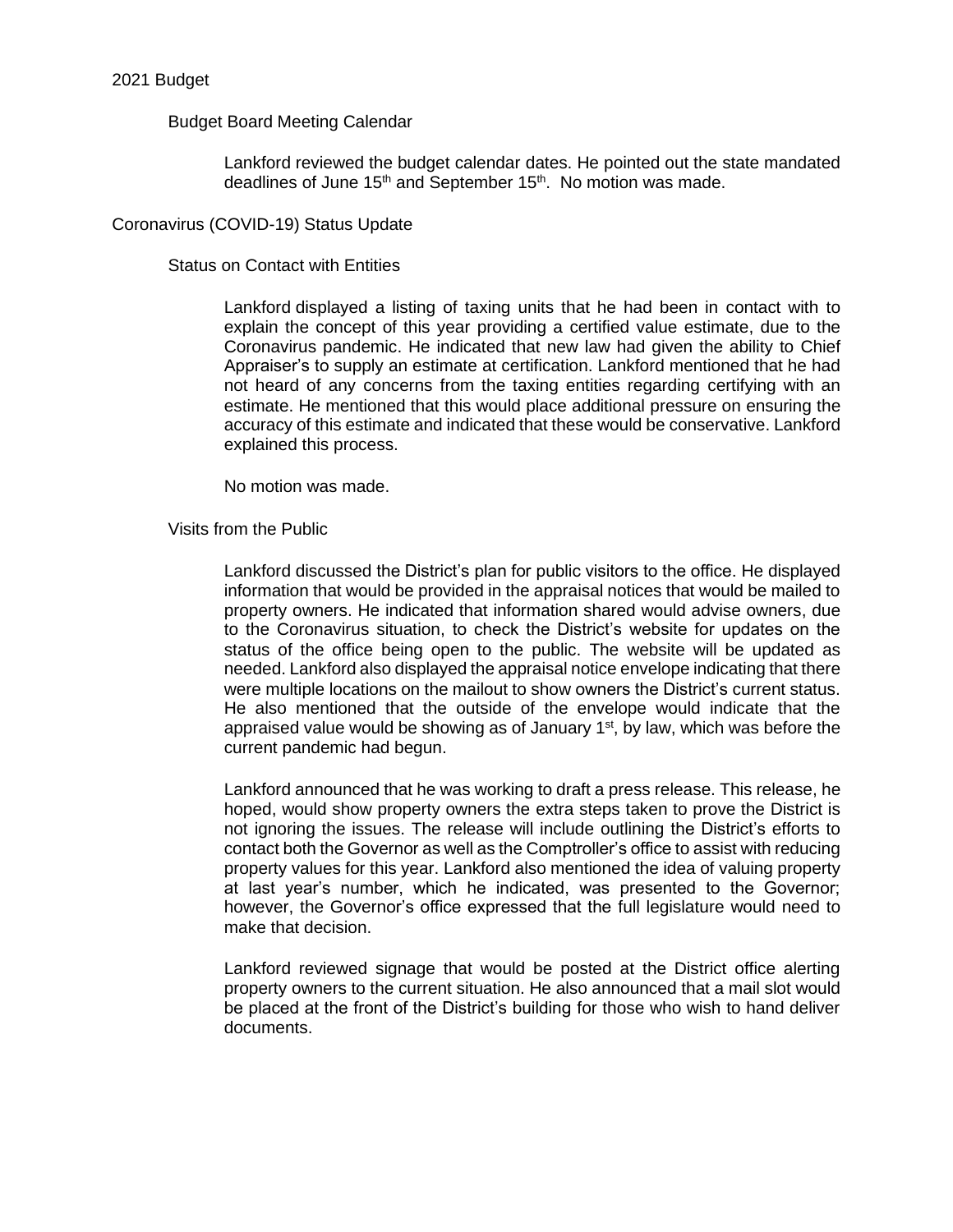Lankford reviewed information included on the District's website showing that the office is closed to the public. He announced that owners would be encouraged to utilize the online protest system. He also indicated that he had given extensions on deadlines for both Business Personal Property renditions as well as freeport applications. He announced that, due to the specific language in the tax code regarding ag applications, he felt the deadline for these could not be extended.

Honeycutt mentioned the information located on the District's website, indicating this to be a great resource for property owners.

No motion was made.

#### Emergency Funds Expenditure Approval

Lankford announced some emergency funds that were used in order to allow for District staff to begin working from home in order to help stop the spread of the Coronavirus. He displayed information showing different necessary emergency purchases including equipment for laptops, display ports, a teleconferencing app and a few additional laptops. Lankford reminded the Board that, per their policy, he is able to spend up to \$15,000 in an emergency. He announced that, if the Board approves today's submitted emergency expenses, the fund replenishes for any additional emergency needs.

Lankford announced that an updated version of the Zoom teleconferencing app would be needed to provide a toll-free phone number in order for the public to participate in open meetings, per the Governor's order. He mentioned that the District was looking into a new cloud-based phone software, Ring Central, that would allow for teleconferencing. Lankford announced that Ring Central was utilizing the Zoom platform.

Hisle moved to approve the previously spent emergency funds in response to needs brought by the COVID-19 (Coronavirus) outbreak. These funds were used to provide additional computers and supplies for employees to work from home during this event. The total expenditure was \$10,650.62. Honeycutt seconded. The motion carried unanimously.

Lankford thanked the District's Information Technology staff members for the outstanding job they had done in providing the needed equipment.

No motion was made.

#### Chief Appraiser's Report

Fire Suppression Update

Lankford was pleased to report that the fire suppression system was finally in place. He reminded the Board that they had asked that that the District look into a gas-based suppression system. Lankford displayed pictures of the equipment located in the District's computer server room. He thanked the District's I.T. Manager, Michael Page, for his efforts on completing this project.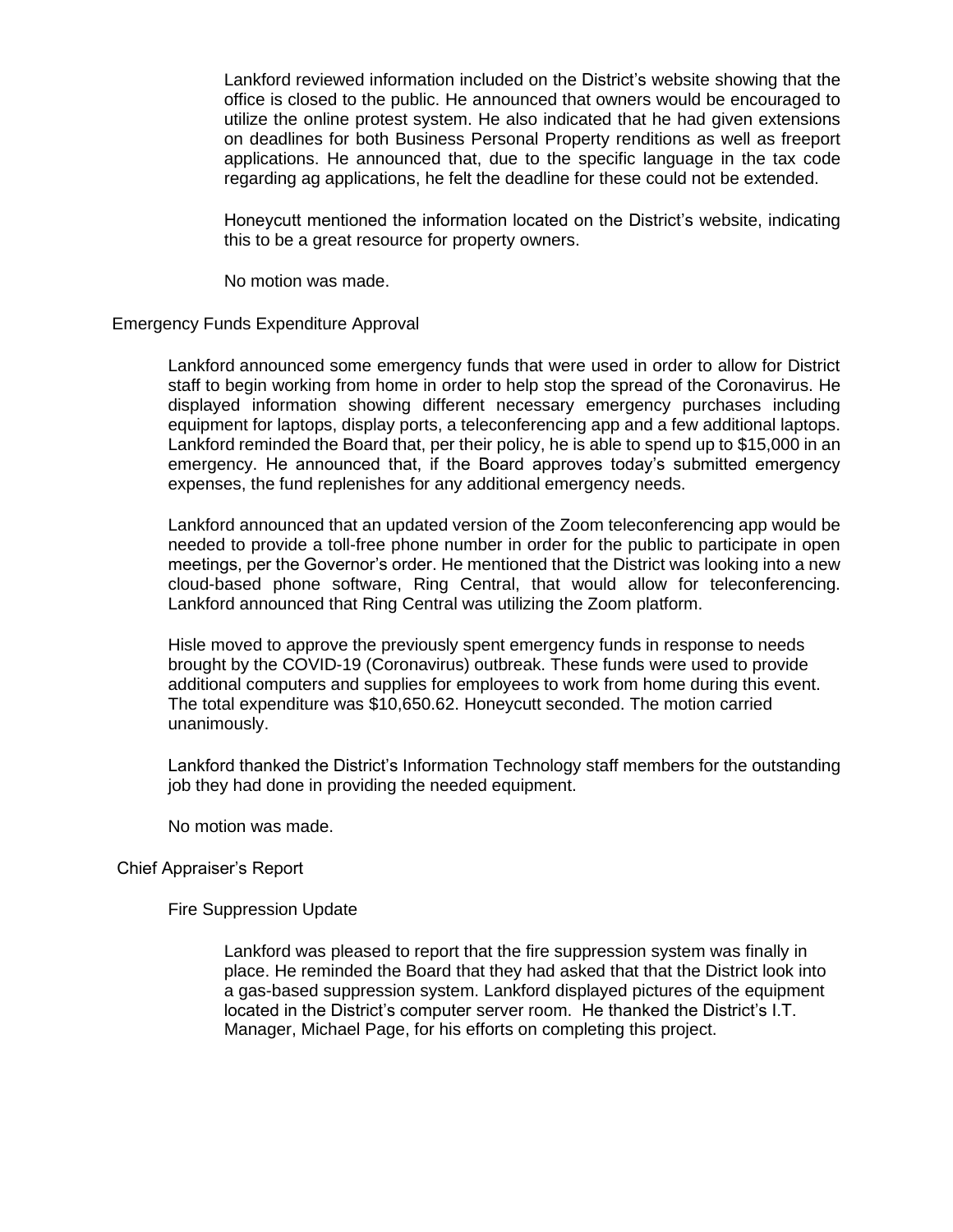#### WCAD Initiatives

Lankford reminded the Board that the District had started using MRA (Multiple Regression Analysis) to formulate adjustments in sales comparison grids for residential properties. The goal was to start sending notices using the five best comparable sales with adjustments. Lankford expressed the large amount of work it took to incorporate this into the District's computer system. He announced that it was a very accurate way of valuing property and that 3,298 properties would be valued, this year, with the sales comparison grid. Lankford was hopeful that this would start mitigating some of the protest levels; he felt the results/impact of these efforts would most likely be seen in the coming years.

## Entity Meeting Reminder

Lankford reminded the Board that the Entity Meeting was scheduled for Tuesday, April  $14<sup>th</sup>$  at 8 a.m. and would be held using the Zoom platform. He invited the Board members to attend and informed them that he would be reviewing the District's plan for this year so the taxing units would get a better understanding of what the appraisal district did in response to the Coronavirus. Lankford mentioned that he would also review values for this year.

#### Google Review Update

Lankford expressed his appreciation to the District's Customer Service team. He announced that they had worked to make the District's Google reviews reflect the same results the office sees internally through surveys. Lankford announced that the District's Google reviews were showing at 4.1 stars and that there had been 77 reviews.

## Lawsuit, Arbitration and SOAH Reports

Chadwell inquired if there was any noticed changed in lawsuit activity. Chris Connelly, the District's Deputy Chief, shared that the effects of COVID-19 would most likely be seen in next year's appraisals. He announced that new lawsuits and arbitration would not be filed until after the District started receiving protests.

Lankford reviewed the lawsuit and arbitration reports. There were no State Office of Administrative Hearings (SOAH) on which to report.

## Board Agenda Additions for Future Meeting

There were no specific items discussed for future meetings.

#### Board Announcements

Chadwell asked that Lankford provide an update on staff working remotely. Lankford announced that, as part of working remotely, he had been having weekly meetings with management staff. He was pleased to report that the efficiency level was showing to 100% in three to four departments and that the remainder of the departments were showing at an 80% range, with the anticipation of reaching 100%.